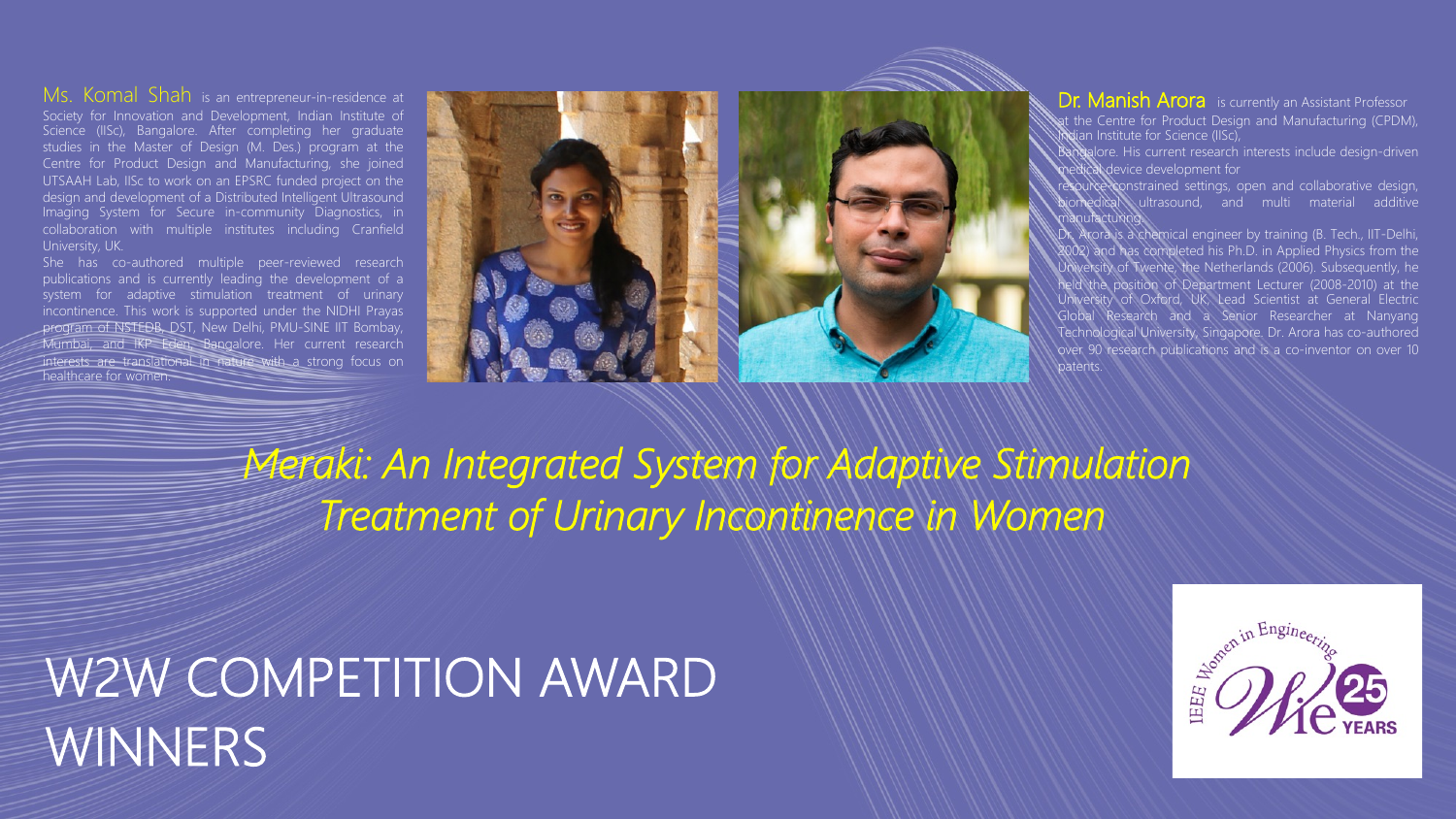

### **FIGHTING FOR A FUTURE FREE OF VIOLENCE**

**Exploiting Surveillance Videos for Real-time Detection of "***Signal for Help"*

#### **Sarah Azimi**

Sarah Azimi received her Ph.D. Degree in computer and control engineering from Politecnico di Torino in 2019. Currently, she is an Assistant Professor within the CAD & Reliability Group of Politecnico di Torino. She has authored more than 50 papers and she received several awards for her research such as the IEEE TTTC's McCluskey Best Doctoral Thesis Award. Her research interests include reconfigurable computing, computer-aided design algorithms, and fault tolerance architectures.

#### **Orina Dorothy**

An Extended Reality Developer and Software Engineer enthusiastic about tapping the potential of Augmented Reality to revolutionize every aspect of society – from education to politics, business and social relations. Skilled in 2D and 3D game design, scripting and development and UI/UX design. LinkedIn profile: https://www.linkedin.com/in/orina-

dorothy-71a039196/

#### **AR Edu**

A mobile application that uses Augn Reality Technology to project 3D model learning material

### **Nancy Maina**

A vibrant innovator skilled in Robot Automation and Programming, Machine Learning and Artificial Intelligence with the aim of automating tasks and advancing systems capabilities. Also motivated in supporting women in technology to positively impact their communities. LinkedIn profile:

https://www.linkedin.com/in/nancymaina-083594182/

# W2W COMPETITION AWARD SHORT LISTED